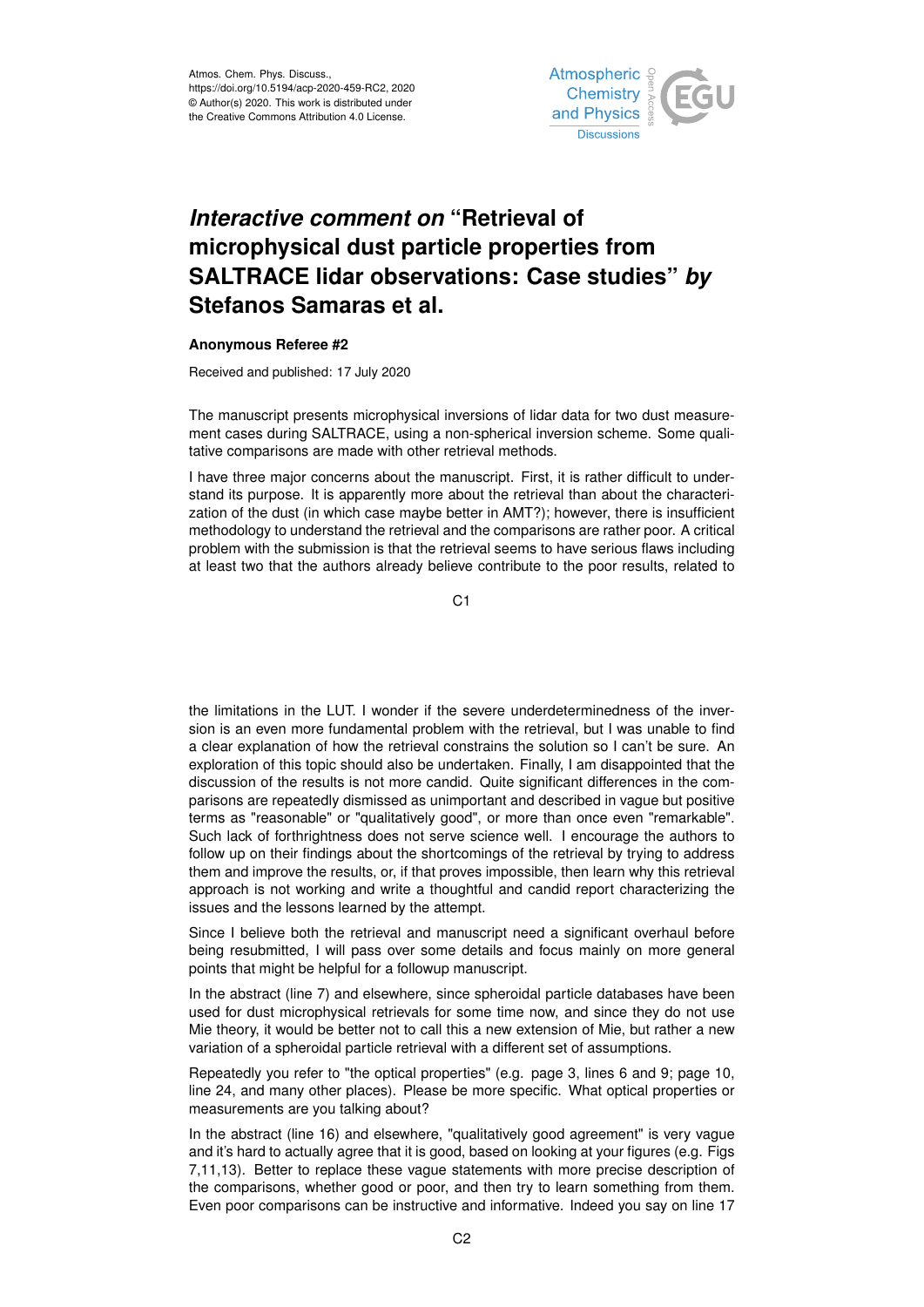that this is a "fruitful" exercise. Be specific: what are the fruits of the exercise?

In the introduction (line 2-3, page 4) you discuss that the motivation for the new inversion is to eliminate the assumption of a fixed relationship between the aspect ratio of spheroids and their size that is employed by Dubovik et al (2006). The usual reason for making simplifying assumptions for an underconstrained retrieval is to add information to the system to enable making a retrieval. Doing this explicitly allows for assessing and making a judgement about the appropriateness of the assumptions. Without any assumed relationship between the shape and size, your retrieval must now retrieve an enormous amount of additional information. Since you have actually produced answers, you must have some other constraints or assumptions, either explicit or hidden. I could not determine from your methodology section what those additional constraints are, which leaves me unable to make an opinion about whether they are justified or not, but feeling somewhat pessimistic.

In section 2, the methodology, you describe the LUT with it's limited resolution and range, whose limitations you later hypothesize contribute to the inability of the retrieval to reproduce the results of other methods. Can extensions of the LUT be calculated? If that is impractical for some reason, are there other tests you can do to characterize the sensitivities to these limitations? For instance, forward calculations to understand how much error in the calculated observables is generated by interpolation in the RI grid? Experimenting with leaving out 355 nm measurements to extend the range of the particle radius?

I find the explanation at lines 5-15 of page 9 to be not enough information about the methodology of the retrieval. You have described a severely underdetermined problem with many more unknowns than measurements, but have not explained what constraints are used to "counteract the ill-posedness" (quoting from line 6). The three jargon-rich phrases at lines 8-10 are not very informative and the statement that you chose the Pade method because of its "superior behavior" is too vague and uninformative.

C3

This section also contains quite a long passage relating to the much more specific question of how to compare with AERONET, accompanied by a flowchart. The text description is somewhat hard to follow. The flowchart does not help me at all, partly because there is no clear indication how the different boxes are meant to relate to each other. Please give, in the text, the actual equations that explicitly describe the relationships between the quantities of interest and which you used in the comparison. This would be more direct and universally understandable. (Furthermore, the flow would be improved if the retrieval methodology came before the methodology relating to the much more specific question of how to compare with AERONET.)

In section 3, the microphysics results, P12 line 6 states that the variability in the results between different parts of the retrievals is low, followed by a pair of sentences giving a variety of different possible conclusions we could draw from this (1) there actually is a small amount of variability in the aerosol (2) the data are of high quality (3) the smoothing on the input data reduced the apparent variability compared to the true variability of the aerosol (4) the greater information content in the lidar measurements (8 lidar measurements at each level) somehow reduces the variability in the retrieved output. These strike me as all very different explanations. While they all may in fact be true simultaneously, there is very little support for any of them and no further attempt to distinguish between the hypothesis with other experiments (such as reducing the number of input channels, reducing the smoothing, relaxing the assumptions in the retrieval), etc., so I don't know what's being learned here. In general, hypothesis need some testing and support, whether from actual experiments or "thought experiments". Also, given that I could not find answers to my questions about the assumptions or constraints in the retrieval methodology (and given the poor agreement with other methods) I worry that another possible explanation for low variability in the output might be that the retrieval is over-constrained. Can you demonstrate that this is not a problem?

P13, line 8-11 calls out what is described as "a shortcoming of our approach". This should be addressed further by attempting to correct the approach, or if that is not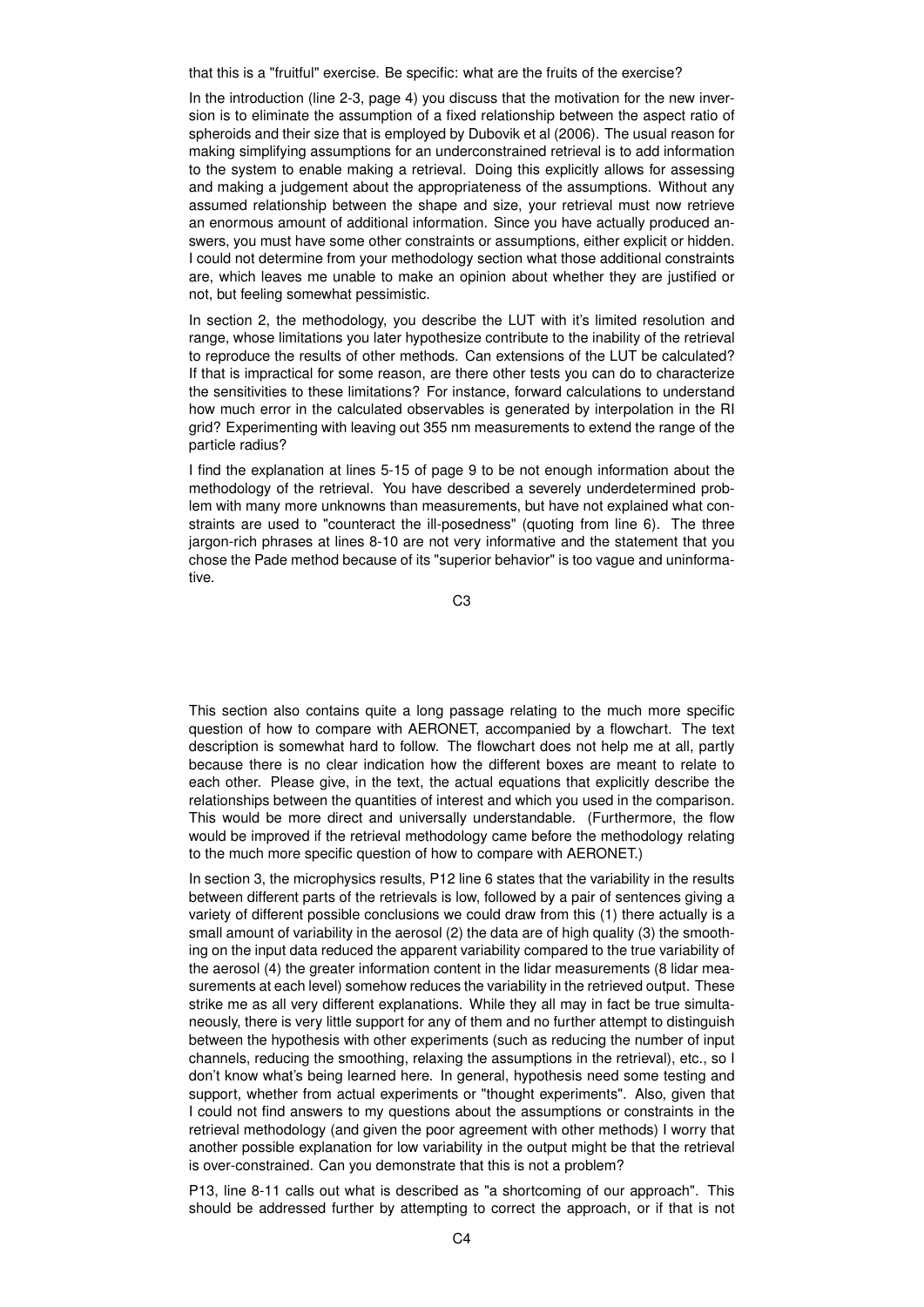possible, then design an experiment to quantify the sensitivity of the results to the resolution of the refractive index grid.

Similarly P13, line 30 indicates that the inversion has a size cutoff that appears to be significantly impacting the retrieval results such that it is unable to produce a good comparison with the other methods. This seems likely to me, but critical followup is missing. What kind of sensitivity study or other data is there to support your hypothesis that this is the primary reason for the differences? What assurance do you have that there are not other problems? And most importantly, if you already know what's wrong with the retrieval, probably it should be fixed before publication.

In section 3.1.3 discussing the comparisons, these comparisons are really rather poor, but they are described as "reasonable agreement" "remarkable" and "same qualitative behavior". These are all rather vague and even a bit misleading. What does "same qualitative behavior" mean? Do you mean to say the vertical profile shapes are correlated? If so, go ahead and check it out using a regression. Perhaps you will indeed find that even though the slope is far off the correlation is high. If so, you can make that conclusion and then try to figure out what it tells you about your retrieval (i.e. why would it produce the right shape but be biased so badly?) However, looking at it purely visually, I don't see the good correlation; except for the transition near 3 km, none of the peaks in the two profiles appear to be at the same altitudes, for instance. Next, you describe the fine mode difference as "only" 5.5 cubic microns per cubic cm. But this is not a small difference; as a fraction of the fine mode volume concentration it's enormous. Also, it's not a random difference averaging to to that value, it's a systematic difference across the whole profile, and with a distinct altitude dependence. In other words, there's really nothing to convince me that these two retrievals are describing the same thing. You discuss a possible explanation for differences in the coarse mode, but what could be the problem with the fine mode? If you have a hypothesis, state it and test it (or even better, use it to fix the problem). I have similar concerns about the comparisons in section 3.2.2.

C5

In section 3.2.3 (comparisons with FALCON), there is again a statement (or perhaps implication) of an unsupported hypothesis that the differences after adjusting for the cutoff are primarily due to space and time differences between the measurements. But if that were so, wouldn't the POLIPHON results be equally impacted and therefore show poor agreement with the insitu measurements?

Figures 5 and 11 for the comparison with AERONET make it quite clear that the 2.2 micron cutoff is a severe handicap of the retrieval, a significant constraint which is not in line with reality. It should be straightforward to do a forward calculation to determine by what percentage of lidar backscatter and extinction are missing if the AERONET distribution were cut off at 2.2 microns; it seems likely that this will be far more than the discrepancy you have chosen to allow in the inversion.

In the text of section 3.3 the statement that the volume concentrations are "within the same order of magnitude" is mystifying to me. I agree that the calculations at lines 30- 31 (pg 15) as a way of estimating the column values from the profile are fine, but the statement refers to the figures, where two different quantities with different dimensions and units are shown. How can quantities with different dimensions be described as "within the same order of magnitude"? Better to show the converted quantities on the figures, with the AERONET dimensions of volume per volume times height, and in the same units, so they can be directly compared.

The final statement in the section about good agreement between the sun-photometer and POLIPHON is really very odd, since it completely leaves out the Sphinx retrieval that this manuscript is about. It appears again that the authors are very shy about describing less-than-desirable results of the comparisons.

One additional more specific point: On page 2, lines 3-14, even though it is properly put into quotation marks and attributed, I'm not sure it's appropriate to have a paragraphlong word-for-word quote from another source. Of course, that's an editorial decision, but in any case I think it would be better to extract from this quote your own view